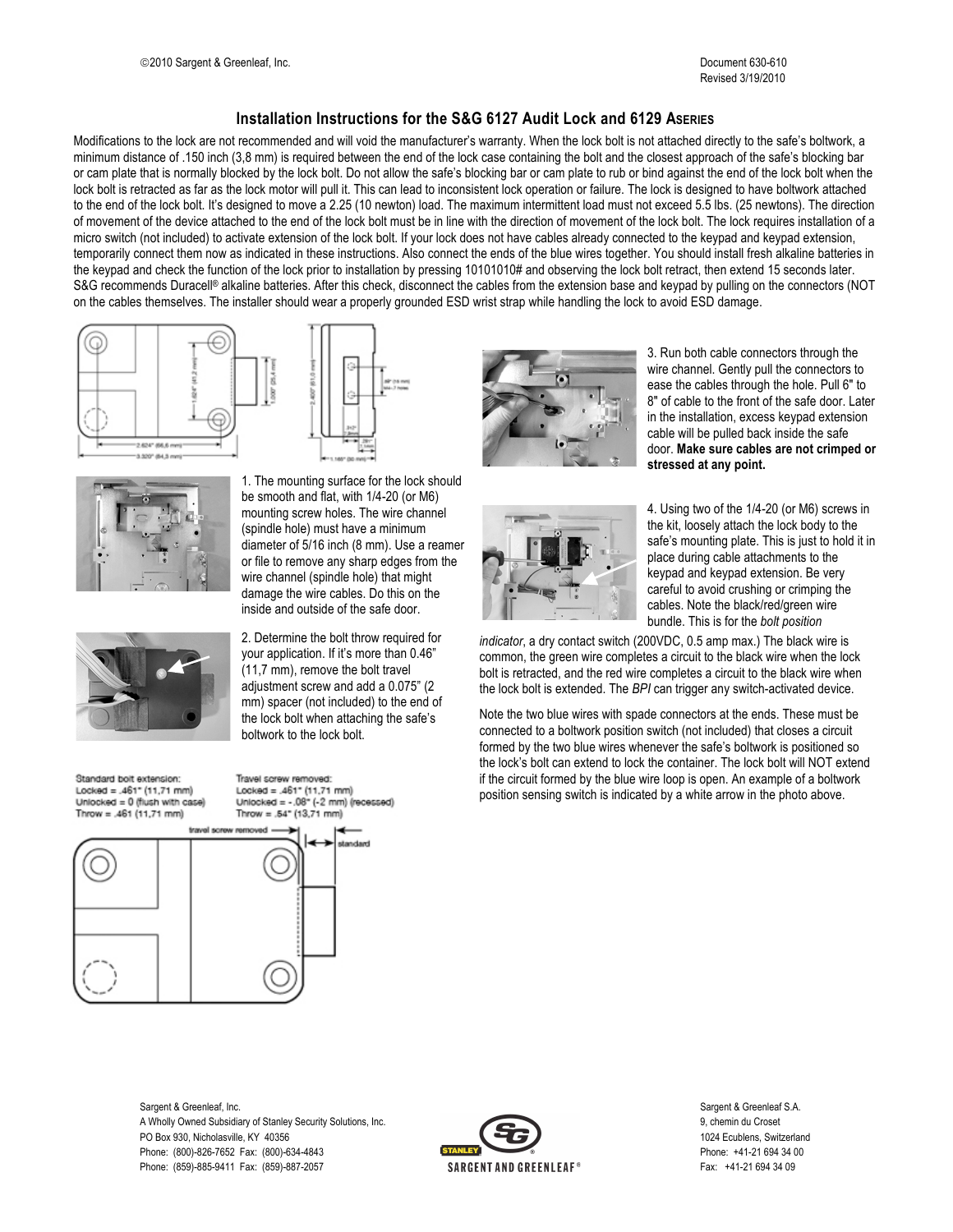



**VIEW FROM BACK OF KEYPAD EXTENSION BASE**





5. Skip this step if there is no serial number plate in your kit. Otherwise, clean the front surface of the safe door so the number plate will adhere. Remove the clear protective film from the front of the plate, and affix the included serial number label as shown. Next, remove the protective paper backing on the underside of the plate, then run both cables through the center hole of the plate. Place the plate on the front of the safe, carefully lining up the mounting screw holes in the plate with the mounting screw holes in the safe door. The plate will stick in place when pressed against the door.

6. From the front of the safe, connect the five-conductor cable (the larger one) to the keypad extension base. The connector and receptacle are "keyed," so the connector will only seat when oriented correctly. Route the cable as shown here. Make sure the connector is fully seated in the keypad extension receptacle. Note the self-adhesive pad to the right of the cable receptacle. Once the connector is plugged in, remove the protective backing from this pad. Pull all excess cable through the center opening to the front of the extension base. Then line up the base's mounting screw holes with those in the door, and press the extension against the door. The extension can be mounted in four different orientations. Pick the one that best suits your particular application.

7. Place the keypad base over the keypad extension, pull all excess cable through the center hole (as shown), line up the keypad base mounting screw holes with those in the door, and use the included 8-32 (or M4) machine screws to securely fasten the mounting base to the door. It will also hold the keypad extension and number plate (if used) firmly in place. The raised, circular post near the edge of the base will be very near the bottom of the keypad. Use this feature as a reference to help you orient the base correctly before you fasten it into place.



8. Remove the lock mounting screws so you can carefully pull the excess extension base cable inside. It is important to make sure the keypad and extension cables are within the recessed channels underneath the lock case before the case is securely attached by the three mounting screws. Once placed in the

most convenient channel, each cable should be protected underneath the case by a self-adhesive foam or vinyl pad. **It is very important that cables are not folded, crimped, or crushed beneath the lock case.** There are four sets of wires that must be carefully placed where they will not interfere with or be damaged by moving boltwork. These are:

- 1. excess keypad cable (4-conductor)
- 2. bolt position sensor switch wires (2-conductors blue wire)
- 3. bolt position indicator wires (may or may not be present in your lock)
- 4. excess keypad extension cable (5-conductor)



9. Reinstall the lock mounting screws, tightening them securely. Bundle all excess lock cable, and use wire ties and wire tie blocks to fasten the cable bundles where they will not be contacted by moving safe parts or where they will be prone to damage.



10. Skip this step if your lock is not used to directly block movement of the safe's boltwork. If it does, make sure the lock bolt doesn't bind against the safe's blocking bar or cam plate. The top drawing shows binding of the edge of the safe's blocking bar, even though the boltwork is fully thrown to the locked position. In the bottom photo, the binding has been relieved by removing a small amount of material from the end of the blocking bar cutout. It is important that there is clearance on all sides of the lock's bolt when the boltwork is in the fully locked position. Binding will impair the lock's performance. Any necessary modifications should be made to the boltwork, not the lock body.

Sargent & Greenleaf, Inc. Sargent & Greenleaf S.A. A Wholly Owned Subsidiary of Stanley Security Solutions, Inc. 9, chemin du Croset PO Box 930, Nicholasville, KY 40356 1024 Ecublens, Switzerland Phone: (800)-826-7652 Fax: (800)-634-4843 **Phone: +41-21 694 34 00** Phone: (859)-885-9411 Fax: (859)-887-2057 CHA CHA SARGENT AND GREENLEAF® Fax: +41-21 694 34 09